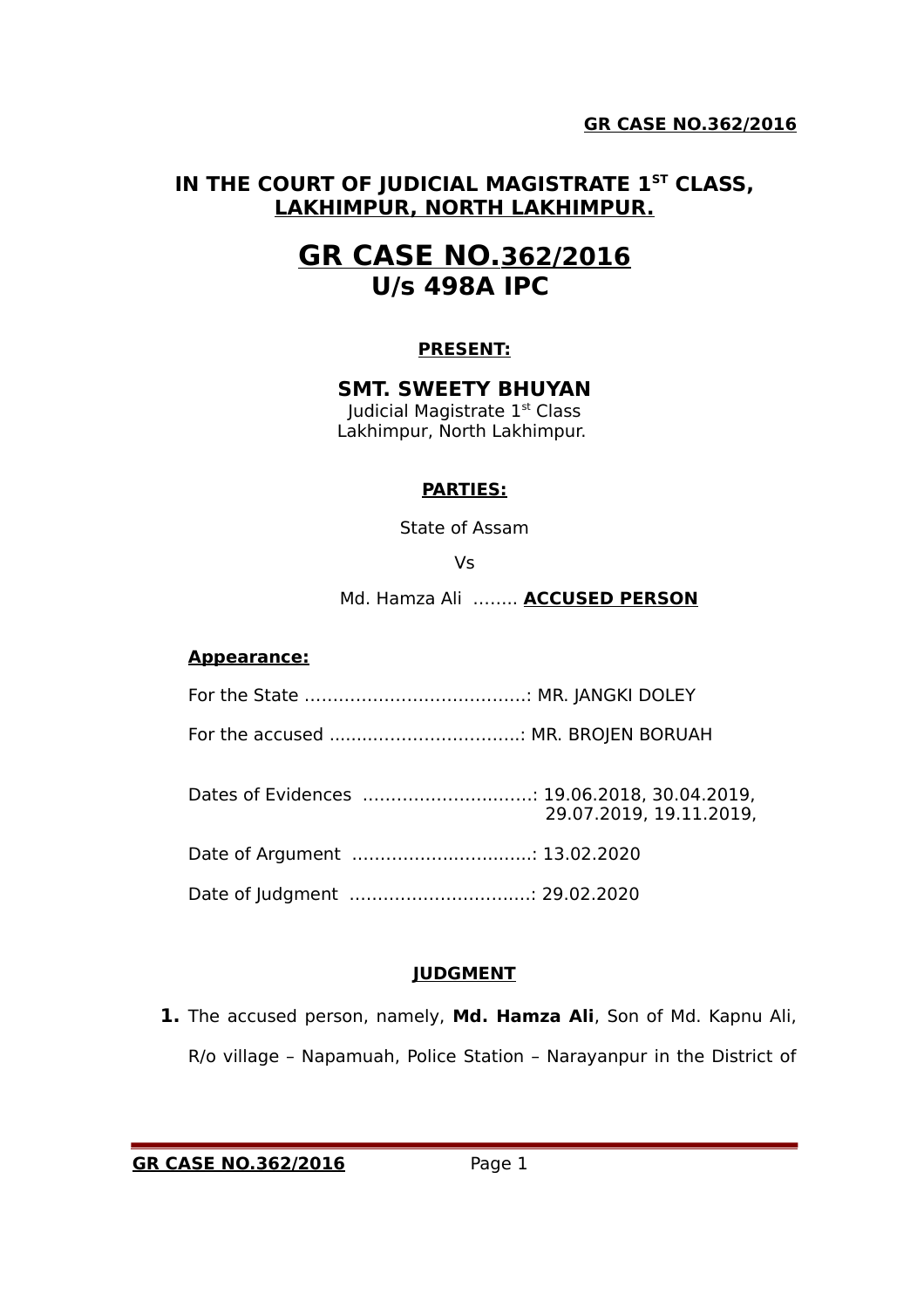Lakhimpur, here in this case has been put to trial to answer the charges for the offence Punishable under section 498A of IPC.

- **2.** A complaint petition was filed by the complainant Tamina Begum against Md. Hamza Ali, Md. Jalo Ali and Musstt. Jahir Begum on 21.01.2016 before the Court of the Hon'ble C.J.M., Lakhimpur, North Lakhimpur, which was forwarded to the Narayanpur PS for investigation and the same was registered as Narayanpur Police Station Case No. 34/2016 under Section 498A of the Indian Penal Code against Md. Hamza Ali, Md. Jalo Ali and Musstt. Jahir Begum named in the ejahar. The Investigating Officer submitted Charge Sheet against the accused person Md. Hamza Ali under Section 498A IPC.
- **3.** The complainant/informant stated in her complaint petition that the accused is her husband and Jalo Ali is her elder brother in law and Jahir Begum is the wife of Jalo Ali. Their marriage was solemnized about 17 years ago from the date of lodging the complaint. After four years of their marriage the accused with the help of Jalo Ali and Jahir Begum started torturing the complainant/informant mentally and physically by demanding dowry. Five children were born to them. The accused chased the informant out of his house to her parental house asking her to bring money from her parental house, but she could not fulfill his demands due to which she was severely assaulted. In the month of September, 2015 the accused demanded Rs.30,000/- from the informant and as she could not bring the money he tried to cut her with a dao and tried to kill her. The informant somehow saved her life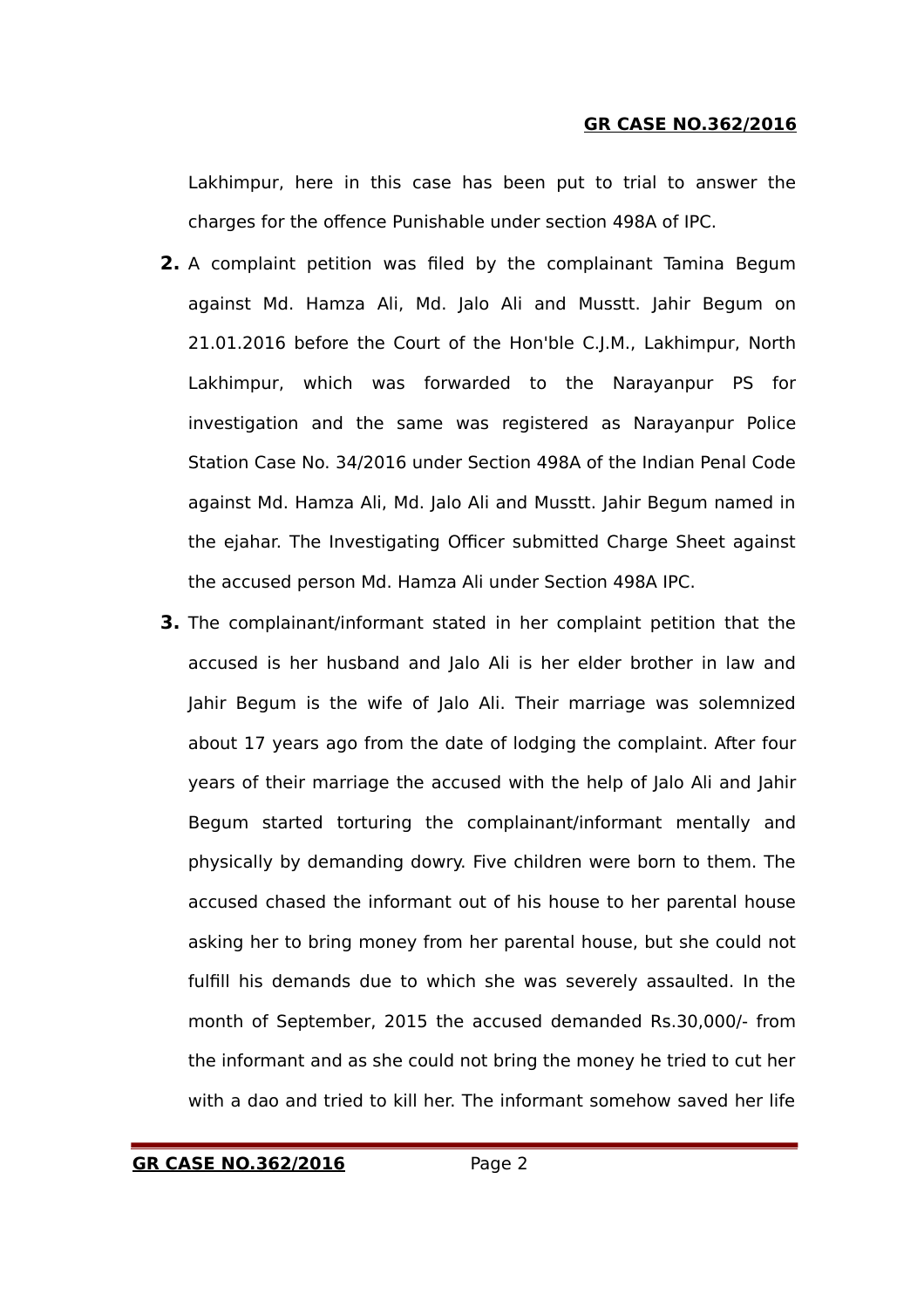and returned to her parental house. The accused further threatened her that if she entered his house he will cut her into pieces. Since then she has been taking shelter in her parental house. Hence, the case.

- **4.** After perusing CR, formal charges u/s 498A of the Indian Penal Code was framed by my learned predecessor and read over and explained to the accused person to which he pleaded not guilty and claimed to be tried.
- **5.** In support of the case, the prosecution has adduced 5(Five) PWs. The statement of the accused was recorded under Section 313 Cr.P.C. and the accused person denied of committing the alleged offence and also denied to adduce evidence in his support.
- **6.** After perusing the case record and hearing both sides the following point of determination is framed:

(i) Whether the accused person, around 17 years ago, married the informant, Musstt. Tamina Begum, and during the subsistence of this marriage, the accused treated the informant with cruelty and thereby committed an offence under Section 498A of the Indian Penal Code?

# **Decisions and Reasons for decision:**

- **7.** I have heard the argument from both sides.
- **8.** The informant stated in her complaint petition that the accused is her husband and Jalo Ali is her elder brother in law and Jahir Begum is the wife of Jalo Ali. Their marriage was solemnized about 17 years ago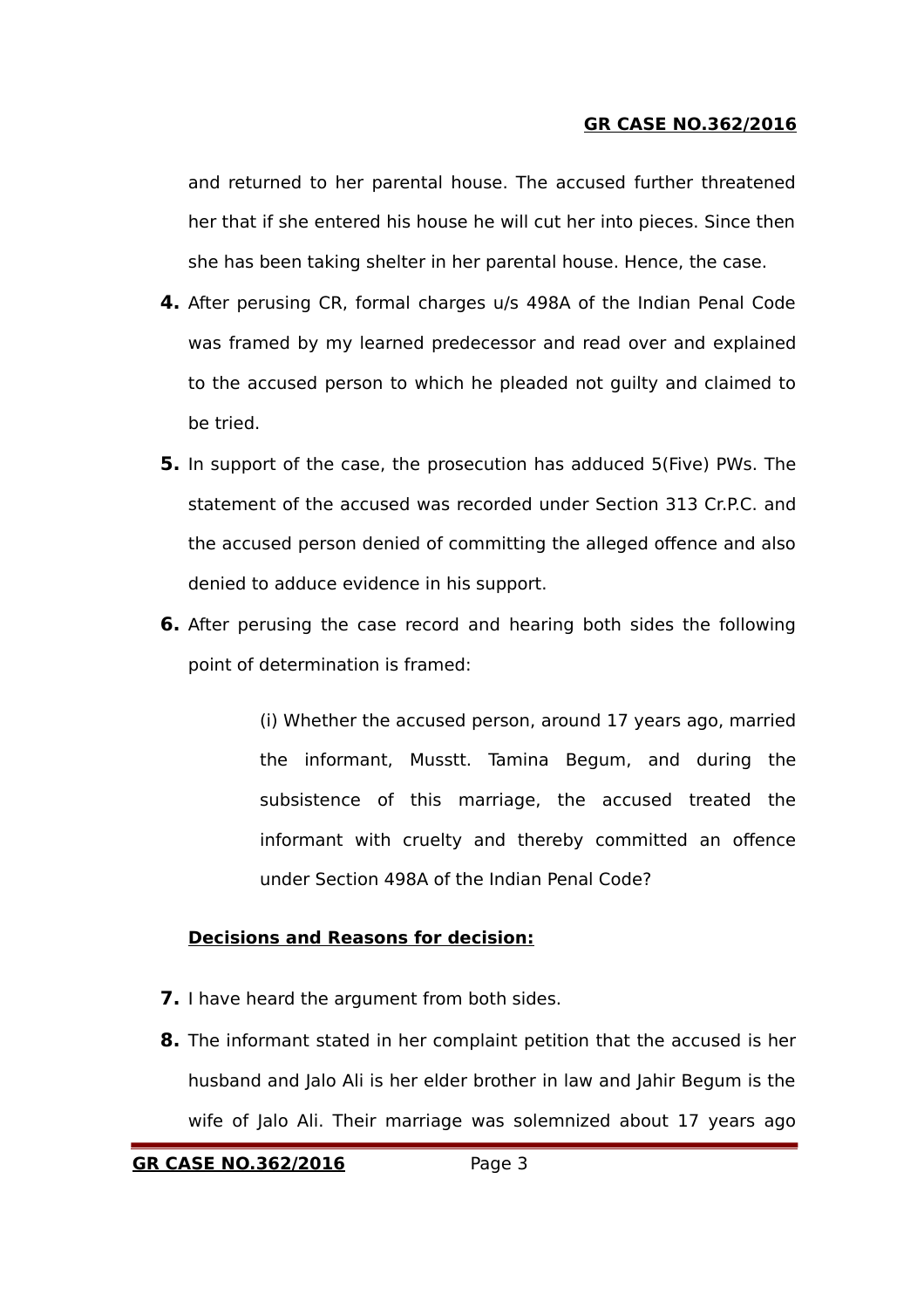from the date of lodging the complaint. After four years of their marriage the accused with the help of Jalo Ali and Jahir Begum started torturing the complainant/informant mentally and physically by demanding dowry. Five children were born to them. The accused chased the informant out of his house to her parental house asking her to bring money from her parental house, but she could not fulfill his demands due to which she was severely assaulted. In the month of September, 2015 the accused demanded Rs.30,000/- from the informant and as she could not bring the money he tried to cut her with a dao and tried to kill her. The informant somehow saved her life and returned to her parental house. The accused further threatened her that if she entered his house he will cut her into pieces. Since then she has been taking shelter in her parental house.

- **9.** Hence, the allegations of the informant is that the accused tortured her mentally and physically by demanding dowry and as such, charge under Section 498A of the Indian Penal Code was framed against the accused for committing cruelty against the informant.
- **10.**The informant in her evidence as PW1 stated that the accused assaulted her and threw her out of his house about three years ago from the date of adducing evidence. That he kicked her and slapped her and after that when she returned to his house, he chased her with a dao. That she has been presently residing in her parental house.
- **11.**The other PWs does not know anything about the commission of cruelty by the accused. The PW2 and PW3 only heard that there was a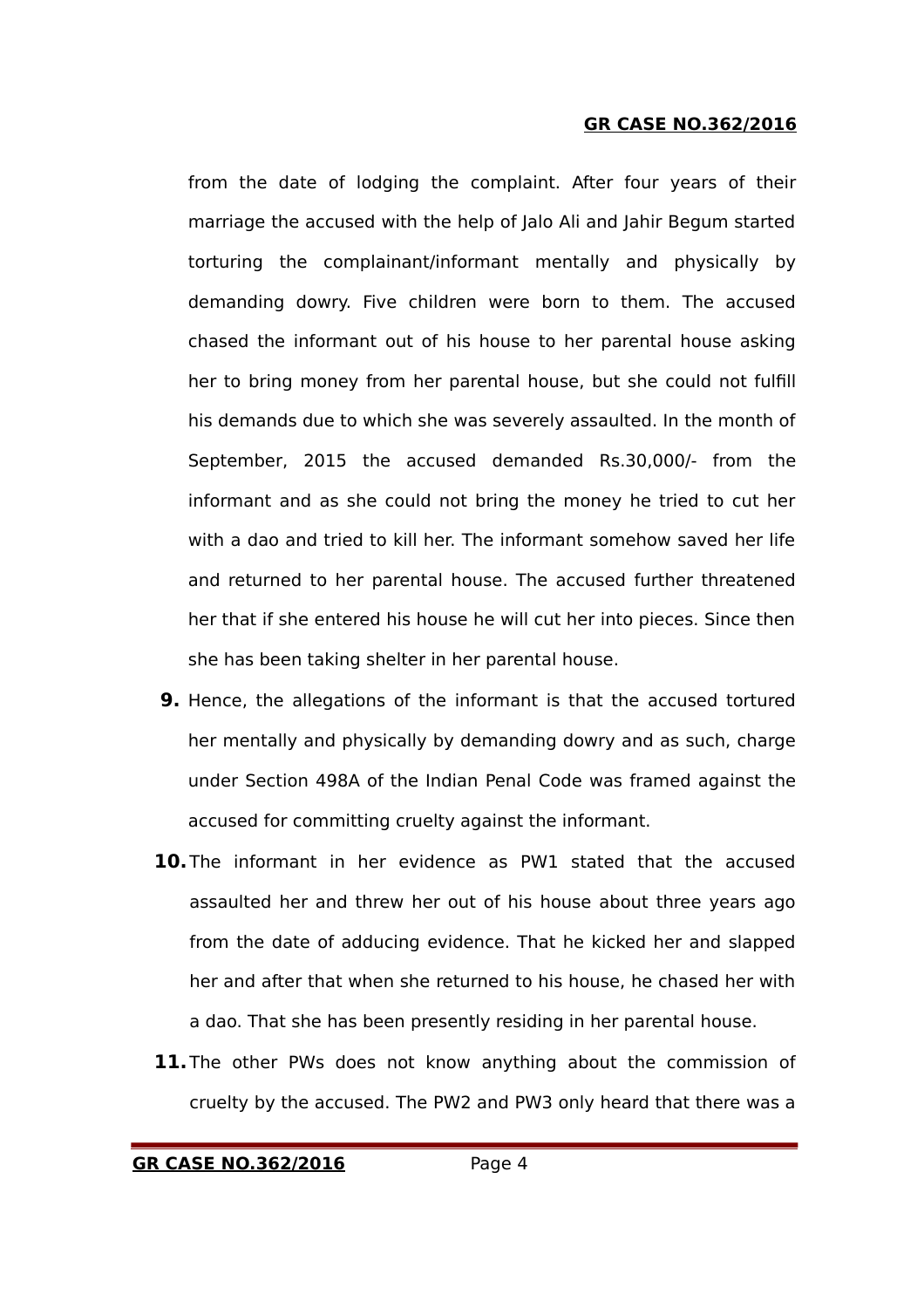quarrel between both the parties. None of the PWs deposed that the accused tortured the informant. The PW4 who is the son of the informant also did not mention anything about any tortures meted out to his mother by the accused. In fact, in his cross-examination, he admitted that his father never assaulted her nor demanded any dowry from her and that his mother has lodged a false case against his father.

**12.**Hence, other than the informant no other PWs have deposed about any cruelty meted out by the accused upon the informant, as such, the prosecution has miserably failed to establish the guilt of the accused beyond all reasonable doubts thereby making him not guilty under Section 498A of the Indian Penal Code.

**(CONTD....)**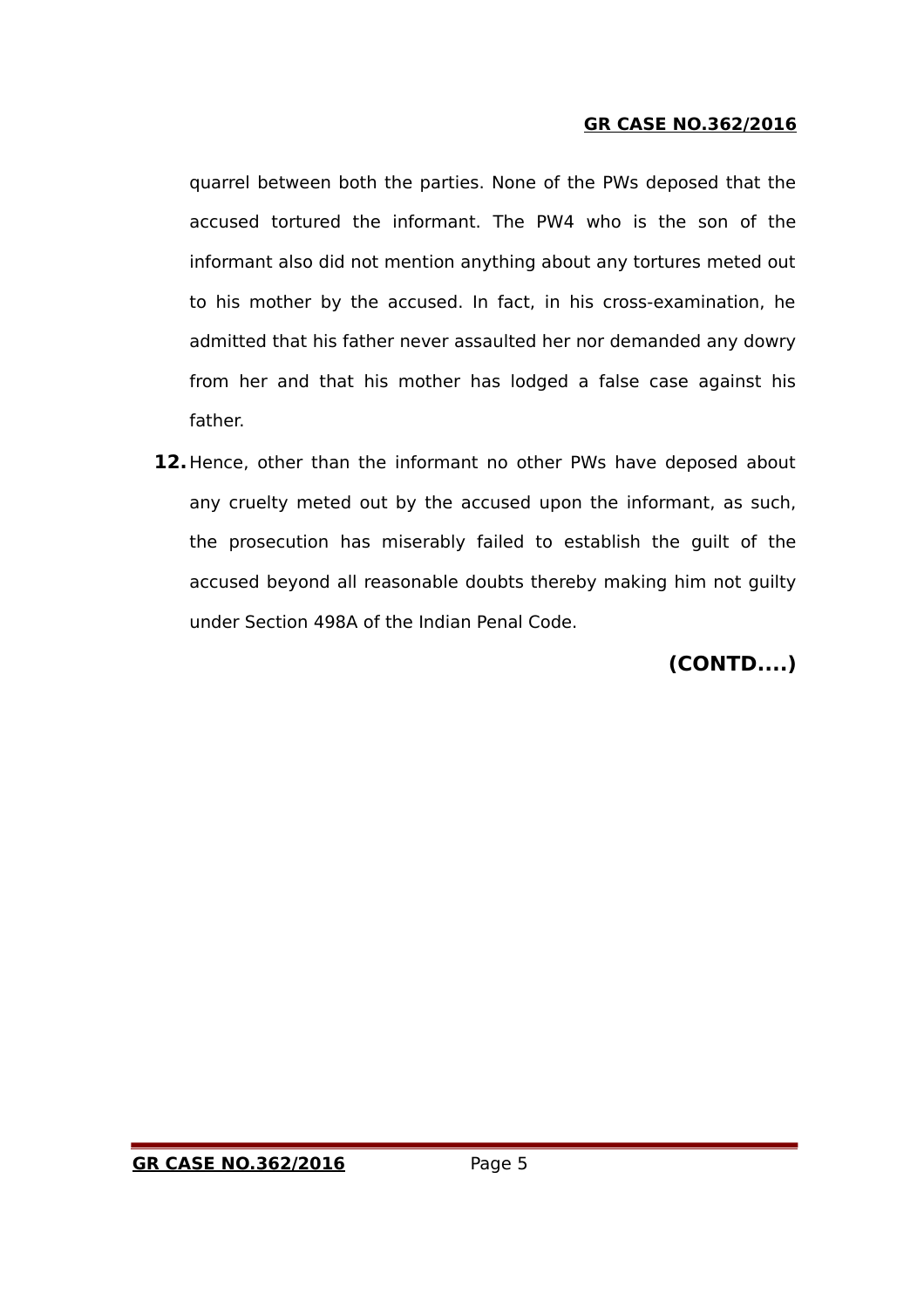# **ORDER**

As this court finds the accused person, namely, **Md. Hamza Ali,** not guilty of the offence u/s 498A of the Indian Penal Code, the accused person is acquitted of the charge u/s 498A of the Indian Penal Code.

The accused person is set at liberty forthwith.

The bail bond is extended for 6 (six) months from today.

The judgment is pronounced in the open court.

Given under my hand and seal of this court on 29<sup>th</sup> of FEBRUARY, 2020.

> (SMT. SWEETY BHUYAN) JUDICIAL MAGISTRATE 1<sup>ST</sup> CLASS Lakhimpur, North Lakhimpur

Dictated & Corrected by me:

(SMT. SWEETY BHUYAN) JMFC,NORTH LAKHIMPUR

Transcribed & typed by me:

Kumar Gaurav (Stenographer)